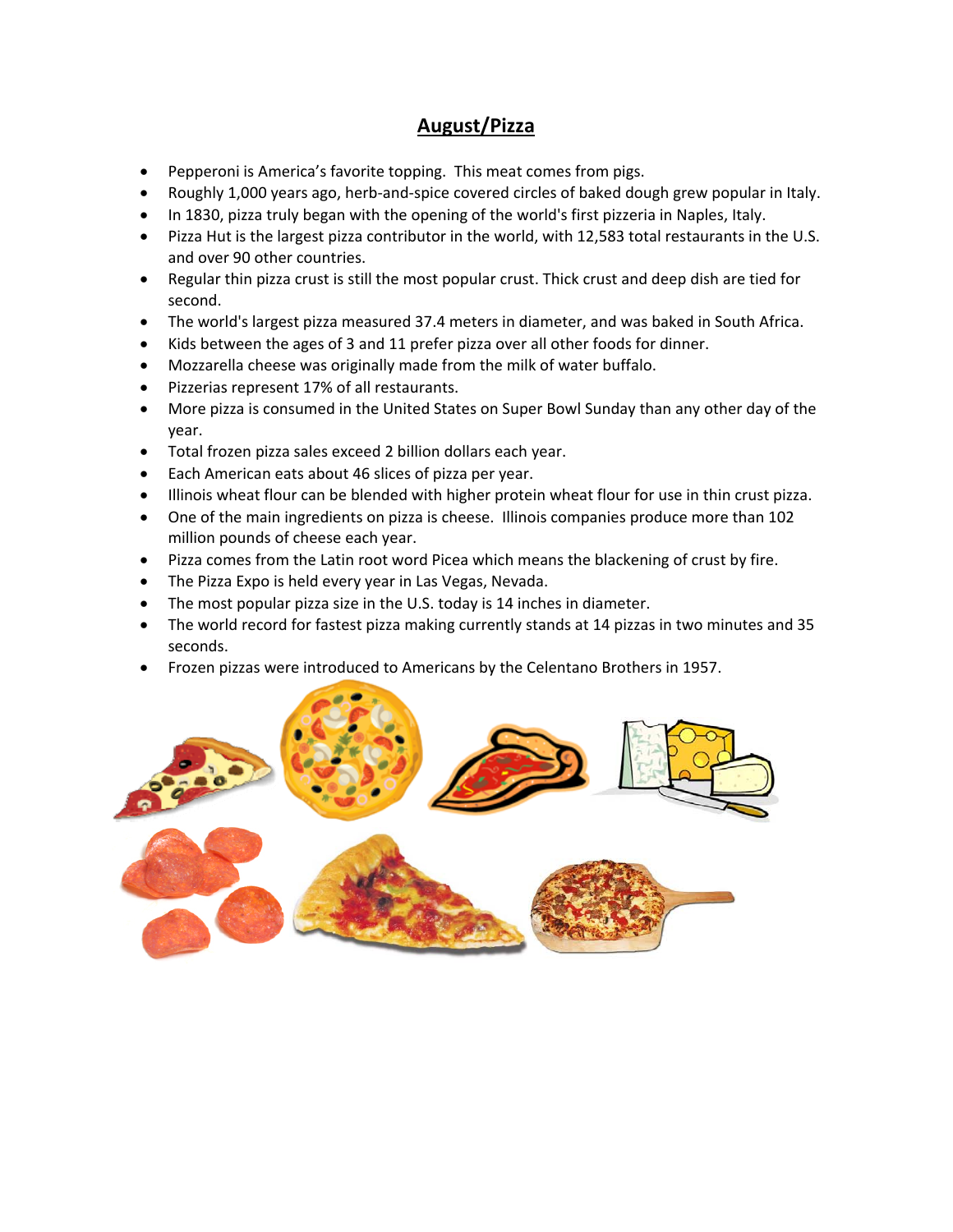## **September/Apples**

- Apples come in all shades of reds, greens, and yellows.
- Two pounds of apples make one 9‐inch pie.
- 2,500 varieties of apples are grown in the United States.
- 7,500 varieties of apples are grown throughout the world.
- 100 varieties of apples are grown commercially in the United States.
- Apples are grown commercially in 36 states.
- Apples are fat, sodium, and cholesterol free.
- A medium apple is about 80 calories.
- Apples are a great source of fiber, containing 5 grams.
- The pilgrims planted the first United States apple trees in the Massachusetts Bay Colony.
- The science of apple growing is called pomology.
- Apple trees take four to five years to produce their first fruit.
- Most apples are still picked by hand in the fall.
- Apple varieties range in size from a little larger than a cherry to as large as a grapefruit.
- The apple tree originated in an area between the Caspian and the Black Sea.
- Apples were the favorite fruit of ancient Greeks and Romans.
- Apples are a member of the rose family.
- Apples can be made into apple sauce, apple juice, or dehydrated apple products.
- Apples ripen six to ten times faster at room temperature than if they were refrigerated.
- It takes about 36 apples to create one gallon of apple cider.
- Don't peel your apple. Two-thirds of the fiber and antioxidants are found in the peel.

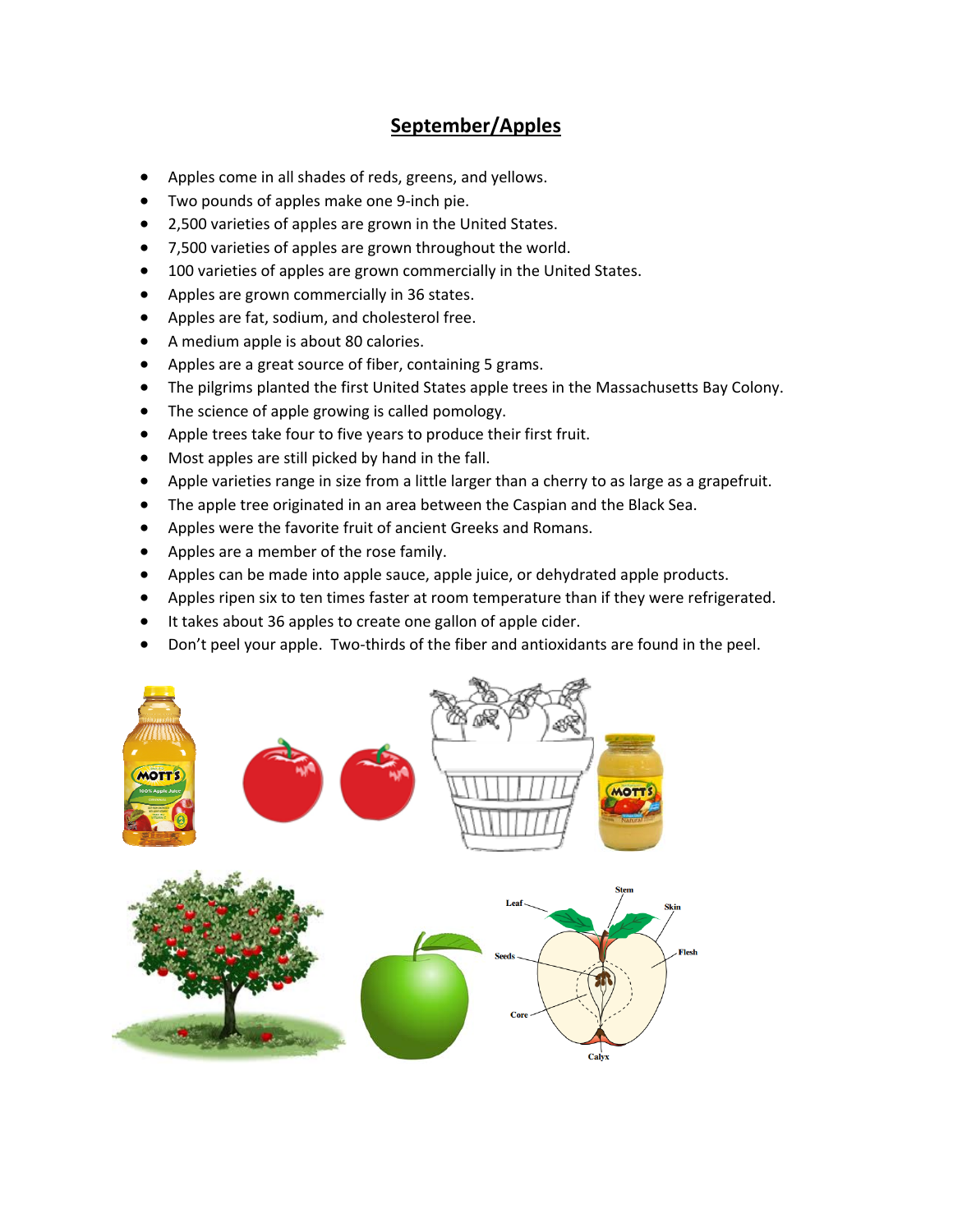# **October/Pumpkins**

- Pumpkin seeds can be roasted as a snack.
- Pumpkin seeds contain protein and iron.
- Pumpkins contain potassium, which help keep cells of the body running smoothly together, and Vitamin A, which helps with cell growth.
- Pumpkins can be used as feed for animals.
- Pumpkin flowers are edible.
- Pumpkins can be used to make soups, pies and breads.
- **•** Pumpkins originated in Central America.
- Pumpkins range in size from less than a pound to over 1,000 pounds.
- The largest pumpkin ever grown weighed 1,140 pounds.
- The name pumpkin originated from "pepon" the Greek word for "large melon."
- The Connecticut field variety is the traditional American pumpkin.
- Pumpkins are 90 percent water.
- Pumpkins are fruit because they are the part of the plant that contains seeds.
- Native Americans flattened strips of pumpkins, dried them and made mats.
- Native Americans called pumpkins "isqoutm squash."
- Native Americans used pumpkin seeds for food and medicine.
- In colonial times, Native Americans roasted long strips of pumpkin in an open fire.
- Jack-o'-lanterns were made out of turnips until Irish immigrants arrived in America and discovered the pumpkin.
- Pumpkins are low in calories, fat, and sodium and high in fiber.
- Pumpkins contain beta-carotene, which may help reduce the risk of developing certain types of cancer.
- Before a pumpkin can begin to grow, it must be pollinated. Insects like bees help pollinate.
- Native Americans would bake, boil, roast, fry, parch, or dry pumpkins to help through winters.





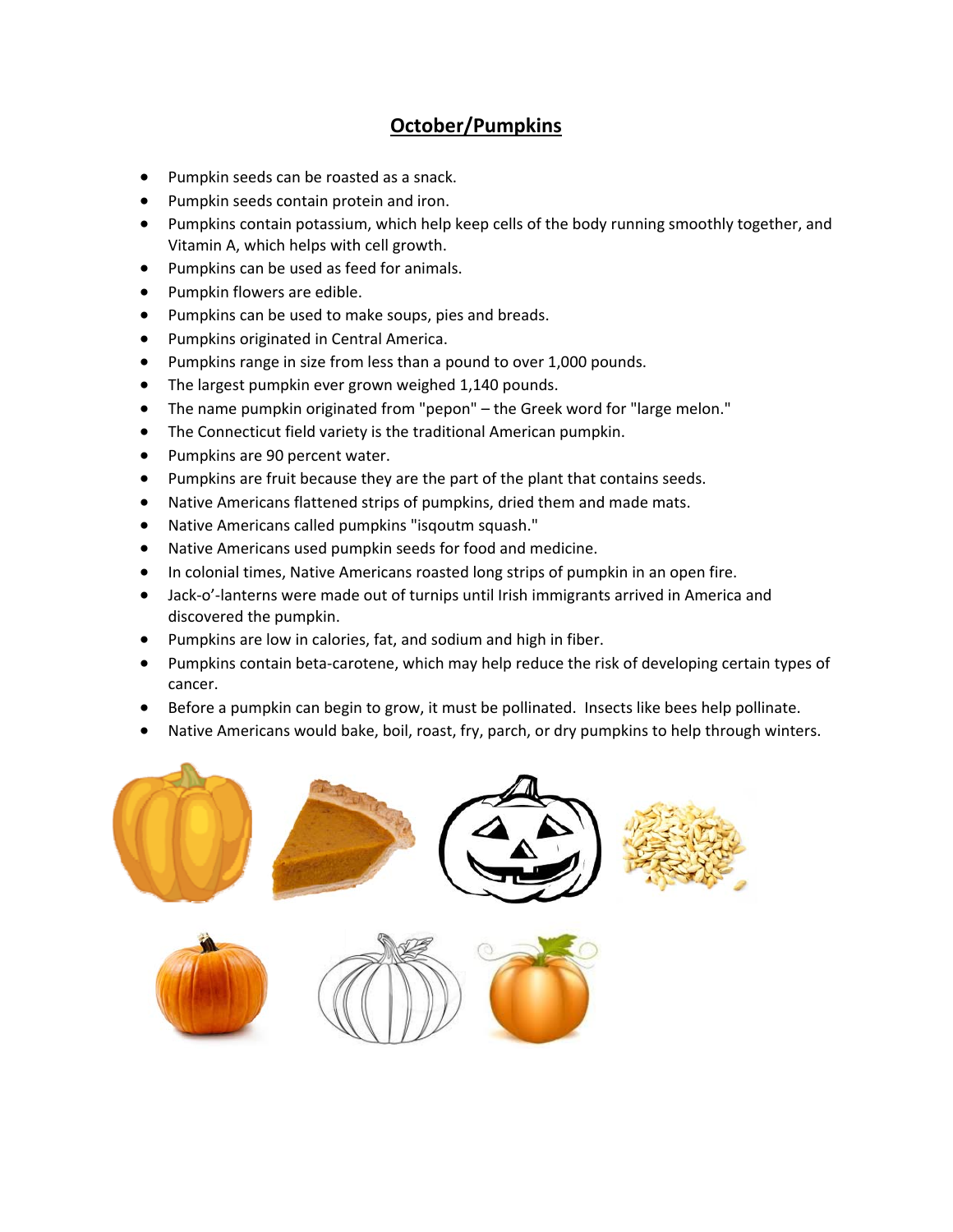## **November/Soybeans**

- The soybean is a legume native to East Asia.
- Soybeans grow in pods similar to peas.
- Farmers in more than 30 U.S. states grow soybeans.
- Soy ink is used to print textbooks and newspapers.
- The soybean is the highest natural source of dietary fiber.
- The livestock industry is the largest consumer of soy meal.
- A 60‐pound bushel of soybeans yields about 48 pounds of protein‐rich meal and 11 pounds of oil.
- One acre of soybeans can produce 82,368 crayons.
- Each soybean pod contains 2-4 pea sized beans.
- Soy products can be found in cakes and candies.
- During the Civil War, soybeans were used in place of coffee because real coffee was scarce.
- Soybeans are used in plastics, wood adhesives and textiles.
- More soybeans are grown in the United States than anywhere else in the world.
- After harvest, soybeans are stored in grain bins or taken to large storage areas in nearby communities. These storage areas are called grain elevators.
- Soybeans and their products are included in all the food groups except fruits.
- Soybeans are a source of high-quality protein and contain all eight of the essential amino acids.
- The average American consumes nearly half a cup of soybeans in some form each day.
- In 1904, George Washington Carver discovered a method of extracting soybean oil.
- Soybean oil is the most widely used vegetable oil. It is found in salad dressings, bakery goods, and canned goods.

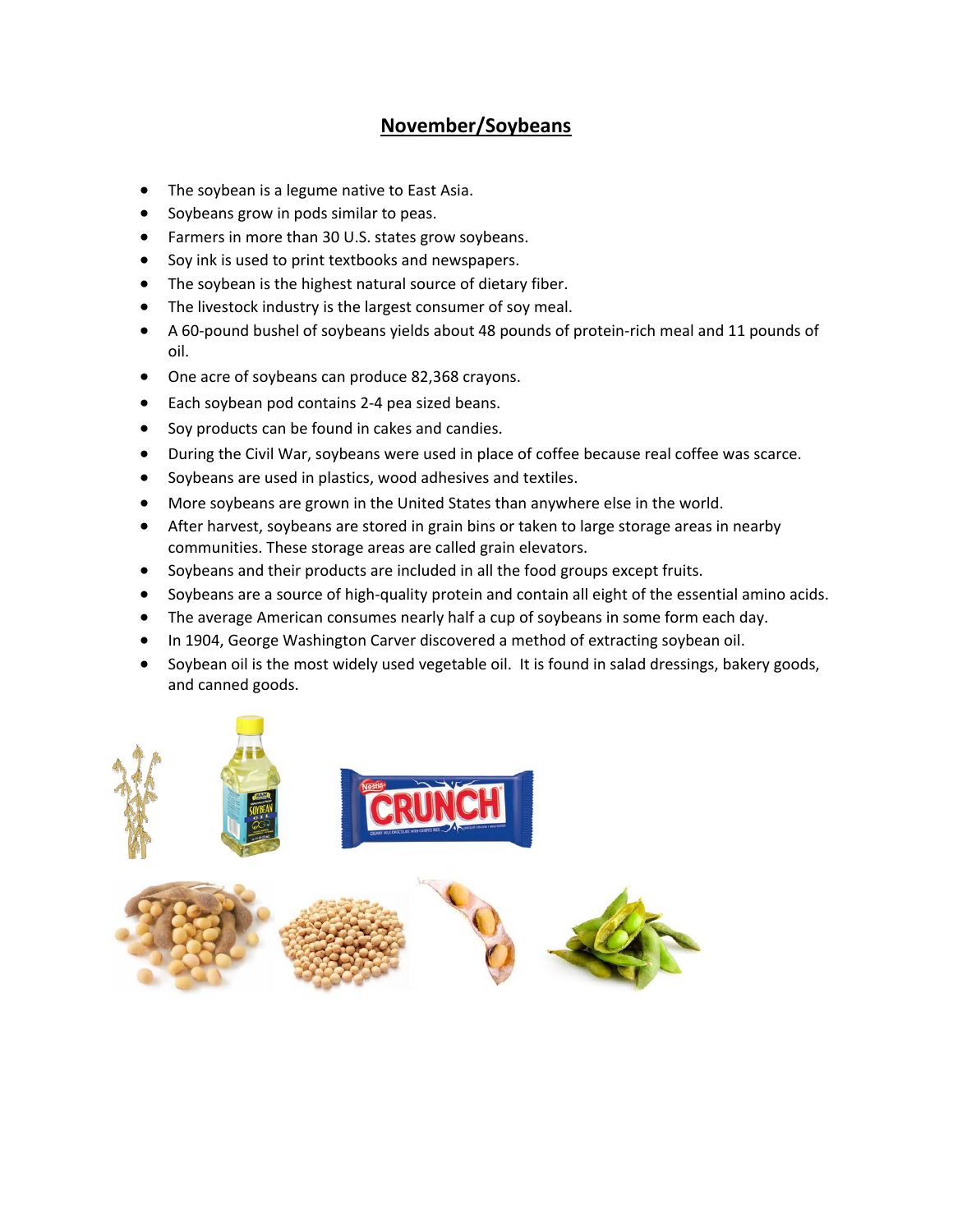# **December/Cranberries**

- Cranberries grow on low-trailing vines in sandy marshes.
- Native Americans use cranberries for food, dyes and medicine.
- Pilgrims learned to use cranberries from the Native Americans.
- The cranberry is one of only a handful of major fruits native to North America.
- A barrel of cranberries weighs 100 pounds. There are roughly 450 cranberries in a pound and 4,400 cranberries in one gallon of juice.
- Cranberries bounce! Small pockets of air inside the fruit enable fresh fruit to bounce when ripe.
- During World War II, American troops required about one million pounds of dehydrated cranberries a year.
- Cranberries are a good source of vitamin C, vitamin A, and Beta-carotene.
- Americans consume around 400 million pounds of cranberries each year.
- Twenty percent of U.S. cranberry consumption takes place during Thanksgiving week.
- Cranberry got its name from Dutch and German settlers, nicknaming it the "crane berry."
- Cranberries score among the highest of all fruits in antioxidants.
- Cranberries are a cholesterol free, fat free and low sodium food, and help maintain a healthy heart.
- Cranberry sauce is a common part of American and Canadian Thanksgiving celebrations.
- New England sailors ate cranberries, a good source of vitamin C, to fight off scurvy.
- In 1930, Ocean Spray Cranberries, Inc. formed as a grower owned marketing cooperative.
- The first commercial canned cranberry sauce was sold by the Cape Cod Cranberry Company in 1912.
- Only 5% of cranberries are sold fresh. The remaining is turned into juice, sauces, and other cranberry products.
- One cup of fresh cranberries contains about 50 calories.
- Cranberries help prevent plaque formation on teeth.



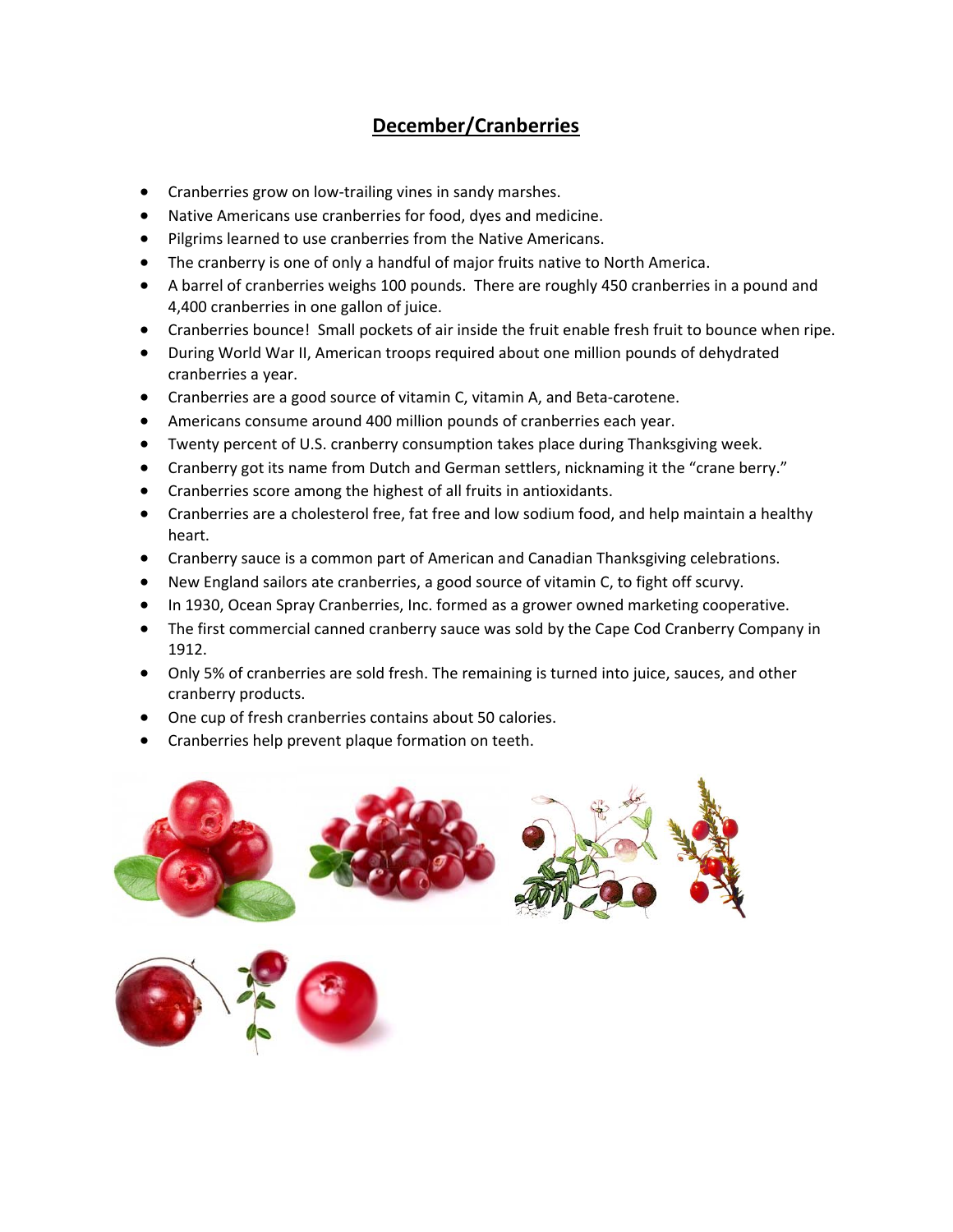### **January/Poultry**

- Each year, a person will eat approximately 250 eggs.
- Chickens make sounds with actual meaning. They give different alarm calls when threatened by different predators.
- Male chickens are called roosters.
- The yellow portion of the egg is called the yolk.
- Eggs contain the highest known quality food protein.
- Hens typically need to eat about four pounds of feed to produce a dozen eggs.
- The chicken can travel up to 9 miles per hour.
- The most common poultry in Illinois are chickens and turkeys.
- A hen requires 24 to 26 hours to produce an egg.
- Chickens raised for their meat are called broilers or fryers.
- Once chickens hatch, they are put in a room called a brooder.
- Chickens are usually fed corn, wheat and soybean meal.
- Laying hens sit on eggs for 21 days until they hatch.
- The color of an egg shell has nothing to do with the hen's diet, but specifies the breed of chicken laying the egg.
- There are seven distinctive types of combs on chickens: rose, strawberry, single, cushion, buttercup, pea and V‐shaped.
- Only fertilized eggs will hatch.
- The house or cage in which a chicken lives is called a coop.
- Baby chickens are called chicks.
- Most eggs produced today will be at the grocery store within 72 hours.
- Chickens need grit, which is a mixture of angular, hard crushed rock, in their diet to produce eggs.
- The comb is a fleshy crest on a chicken's head and the wattle is the hanging flap of skin under their beaks.

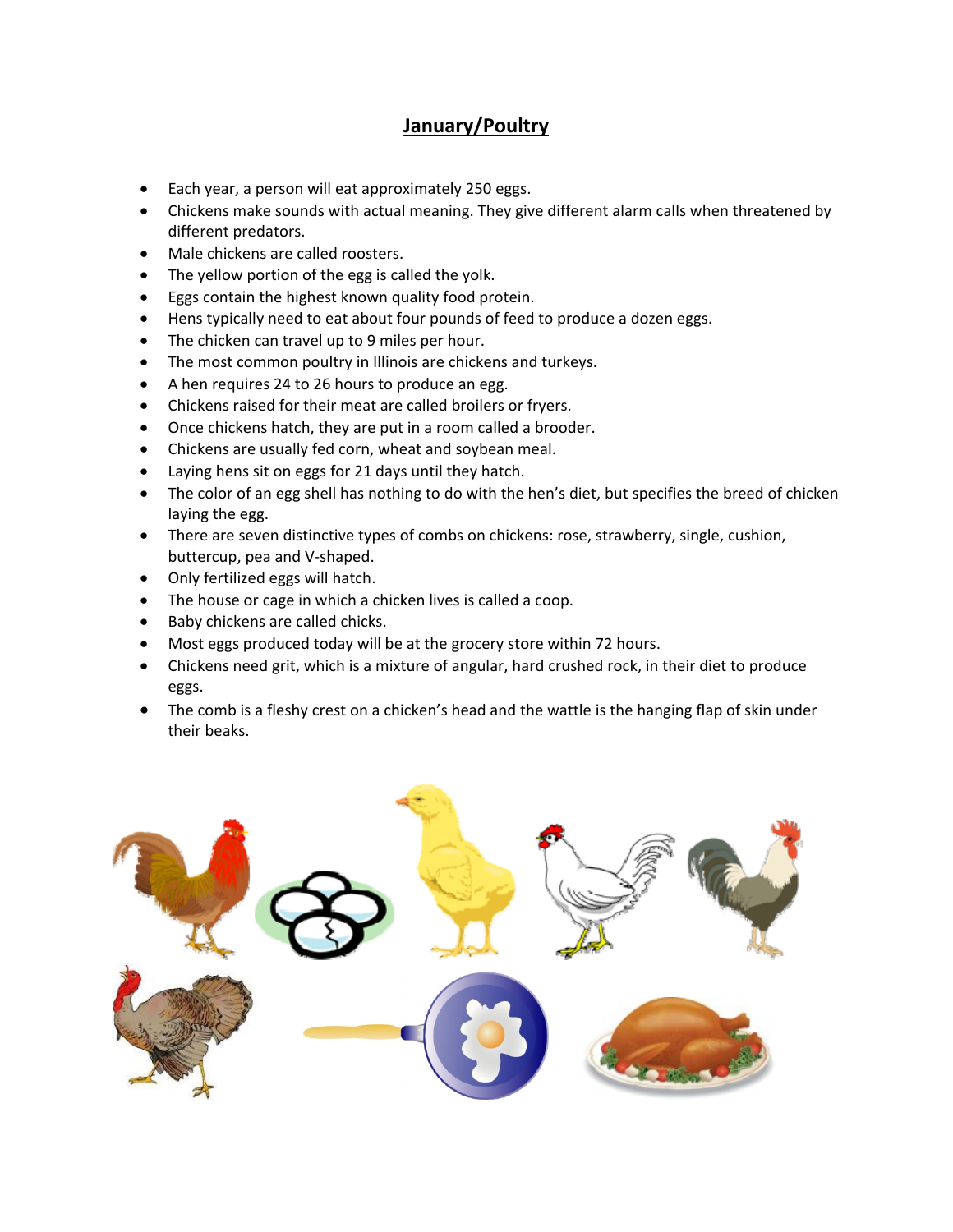### **February/Beef**

- Did you know that cattle can see in color, just like us!
- Cattle eat a mixture of grain, hay, grass and supplements.
- Depending on the breed, calves can weigh between 60-100 pounds at birth.
- Each year, the average American eats 64.4 pounds of beef.
- Beef is a good source of ZIP (Zinc, Iron & Protein).
- It takes the hide of 3.8 steers to make 72 footballs.
- Beef cattle have cloven or split hooves.
- Beef by-products help us to use 99% of every beef animal.
- Cattle can eat around 40 pounds of food each day.
- Branding is one way farmers mark their cattle for easier recognition.
- Leather, from cowhide, can be used for footballs, basketballs, gloves, jackets and wallets.
- The cattle family (Bovidae) also includes sheep, goats, goat-antelopes and antelopes.
- Ground beef, roast, sirloins, steaks, ribs, and chuck are cuts of beef that come from cows.
- Cattle arrived in Jamestown colony in 1611.
- Ear tags are one way farmers mark their cattle for easier recognition.
- Ground beef is the most popular form of beef.
- Although a football is called a "pigskin," because it used to be made from a pig, footballs are now made from cowhides.
- There are more than one million cattle operations in the U.S.
- Americans eat about 57 pounds of beef per person in a year.



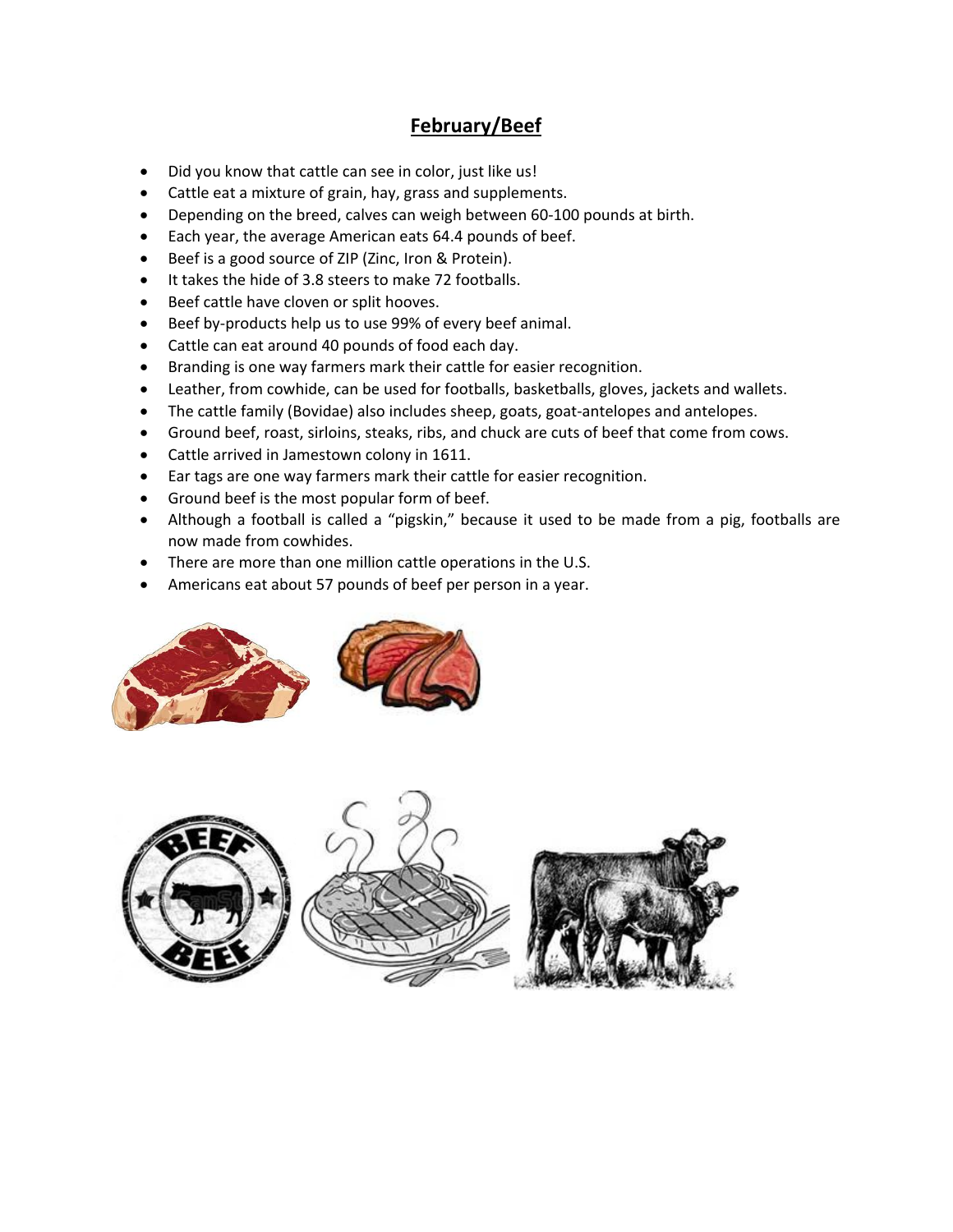# **March/Pork**

- $\bullet$  Illinois is one of the top states for pork production.
- Farrowing, in hog farming, means giving birth.
- Mature pigs drink up to 5 gallons of water each day.
- Pigs will weigh about 280 pounds by the time they are four to six months old.
- The *Pork be inspired* brand campaign was launched in 2011 to reach more than 82 million Americans who already cook, eat and love pork.
- There are more than 180 species of pigs. They are found on every continent except Antarctica.
- As pigs grow, they can eat up to 9 pounds of feed per day.
- A pig's tongue contains 15,000 taste buds. For comparison, the human tongue has 9,000 taste buds.
- In Denmark, there are twice as many pigs as people.
- The smallest breed of pig is the Mini Maialino.
- In the old days, sea captains kept pigs on board because they believed that pigs always swam toward the nearest shore.
- Mother pigs are called sows. Baby pigs are called piglets.
- The average person will eat twenty 240 pound pigs in their lifetime.
- A pig beyond the feeder stage, being raised for sale, is called a finisher pig.
- Most pigs are raised indoors to keep them safe from extreme weather conditions.
- Pork is the "Other White Meat" because it is low-fat and nutritious.
- Hot dogs, made from pork, were first introduced to the public in 1904 at the St. Louis World's Fair.
- A pig will eat about 870 pounds of corn and 120 pounds of soybean meal from to reach its market weight.
- Pigs are one of the few animals that will not overeat.
- Bacon is one of the oldest meats in history.
- Oscar Mayer introduced pre‐packaged, pre‐sliced bacon to America in 1924.
- A pig can run a seven-minute mile!
- $\bullet$  Pigs weigh about 2 1/2 pounds at birth.







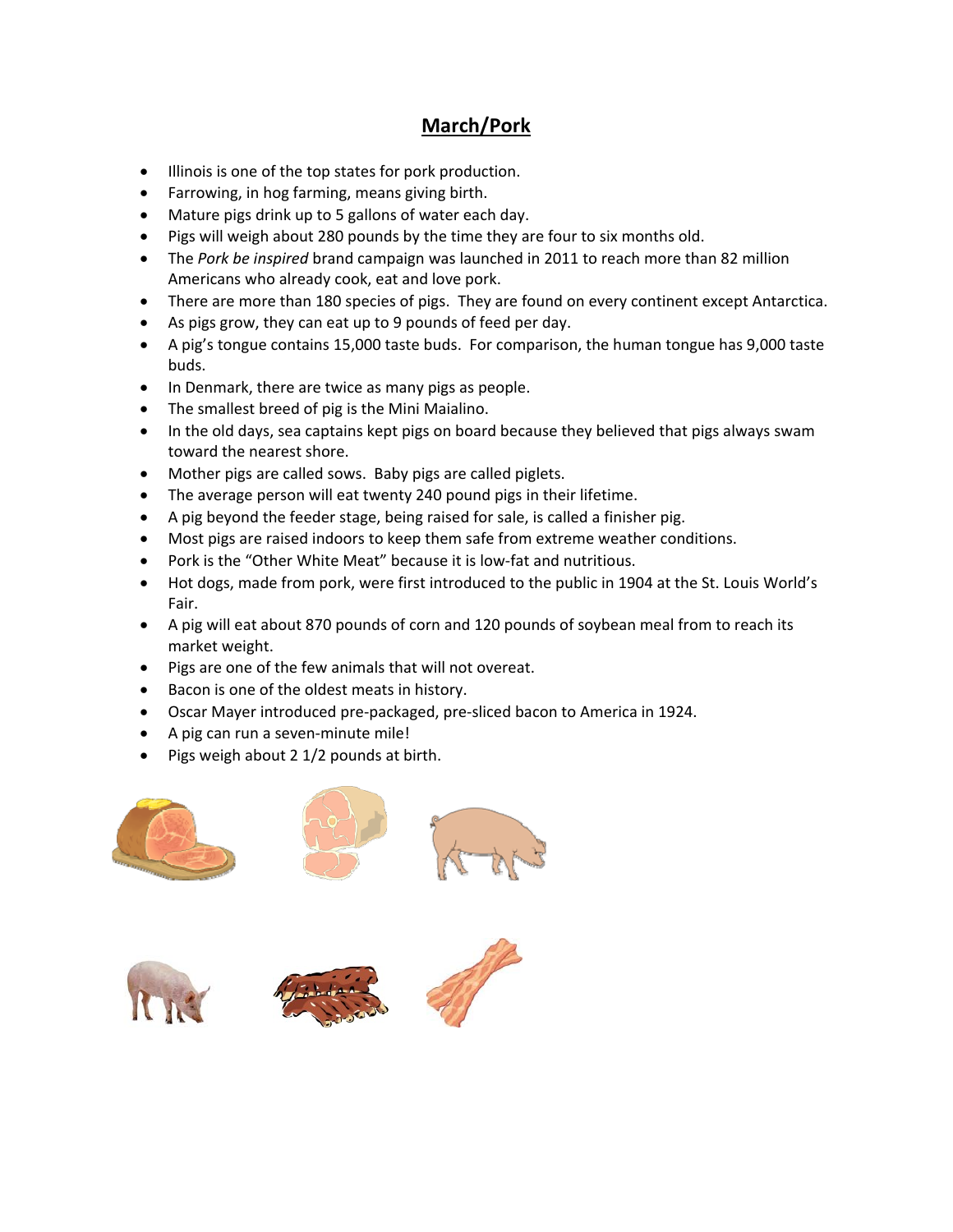# **April/Corn**

- One bushel of corn produces enough syrup to sweeten 324 cans of soda pop.
- Sweet corn is sweet because the starch in the kernel turns into sugar.
- Field corn is processed to make products we use every day.
- Corn is grown in every state in the U.S.
- Native Americans taught the settlers of Jamestown how to grow their own corn.
- Americans today consume 16 billion quarts of popped popcorn each year or 52 quarts per person.
- Each corn kernel contains four major components: starch, protein, oil and fiber.
- Tassels, stalks, husks, ears, leaves, roots and kernels are all part of a corn plant.
- Processed corn is soaked and milled (ground) so that the germ oil, starch, gluten and hulls can be separated.
- America's corn farmers are by far the most productive in the world, growing 20 percent more corn per acre than any other nation.
- By the time Lewis and Clark began their expedition from the Illinois Territory in 1804, what we know today as corn had been grown successfully by settlers for more than a century across the continent.
- An acre of corn will give off 4,000 gallons of water per day in evaporation.
- There are several varieties of corn. Some of the more common are sweet corn, field corn and popcorn.
- One bushel of corn weighs 56 pounds.
- The majority of corn grown in Illinois is field corn, which is used for ethanol production, animal feed and processing.
- The Doritos that you eat for lunch are corn-based, not potato-based.
- Corn is made into cornstarch, cooking oil, sweeteners, high fructose corn syrup, cereal, and beverages.
- Biodegradable corn plastic can be used to make forks, straws and drinking cup lids.
- An ear of corn averages 800 kernels in 16 rows.
- More than half of U.S. corn is fed to livestock!

**College** 

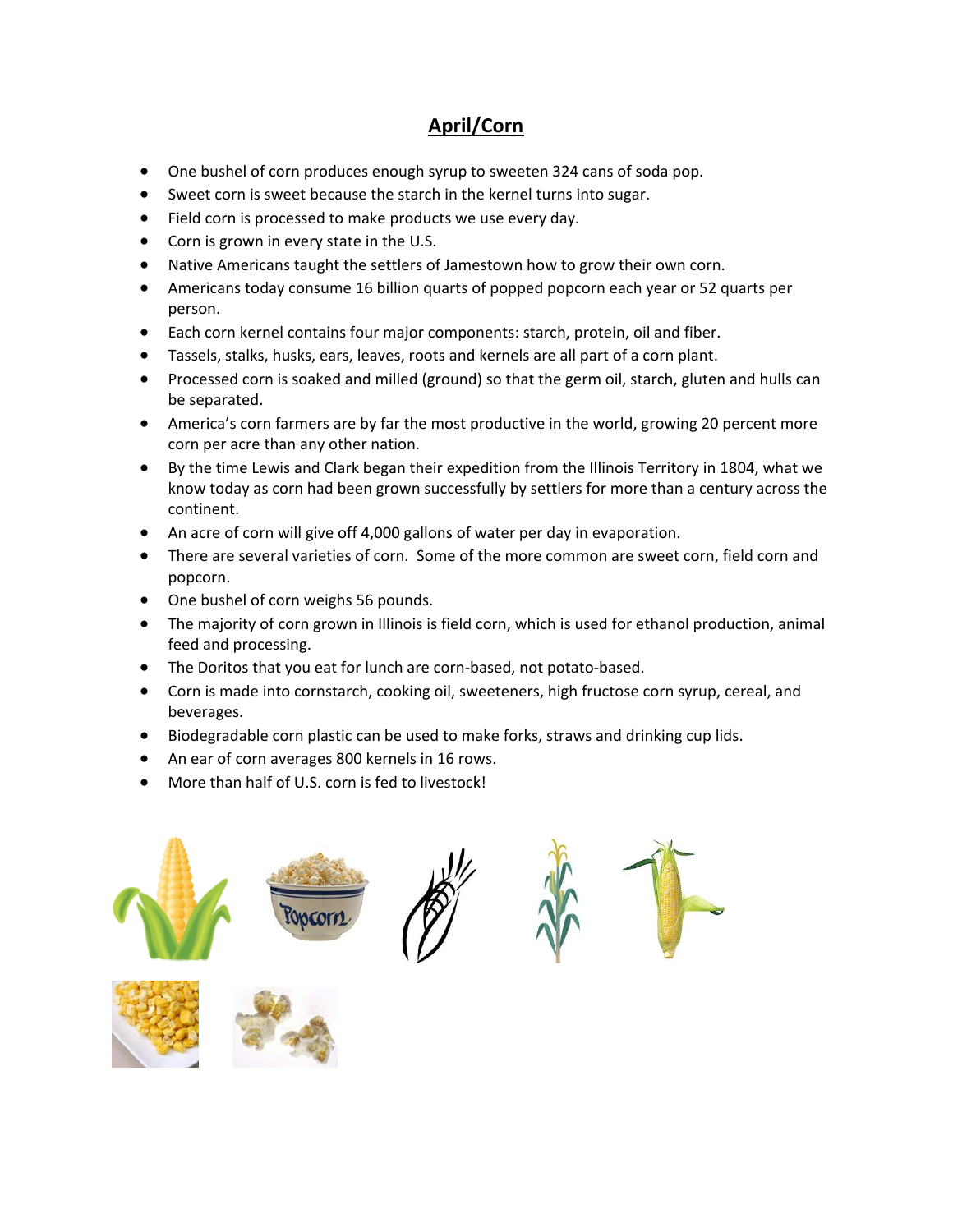## **May/Dairy**

- The average dairy cow produces enough milk each day to fill six one‐gallon jugs, about 55 pounds of milk.
- It takes more than 21 pounds of whole milk to make one pound of butter.
- All 50 states in the United States have dairy farms.
- The fastest growing variety of cheese produced in the U.S. is Hispanic‐style soft cheese.
- A typical dairy cow weighs 1,400 pounds and consumes about 50 pounds of dry matter each day.
- Cheddar cheese is the most popular natural cheese in the U.S.
- It takes 12 pounds of whole milk to make one gallon of ice cream.
- Milk comes from a cow, which is a female that has given birth to a calf.
- The average cow drinks 30‐50 gallons of water each day about a bathtub's worth.
- Cows have an acute sense of smell, and can smell something up to six miles away.
- $\bullet$  Illinois is a large ice cream producing state.
- More than 1,000 new dairy products are introduced every year.
- About 300 varieties of cheese are sold in the U.S.
- All cattle have one stomach with four compartments.
- Plastic milk bottles were first introduced in the United States in 1967.
- More ice cream is sold on Sunday than on any other day of the week.
- McDonalds uses approximately four million gallons of low-fat vanilla yogurt each year in its Fruit 'n' Yogurt Parfait.
- The average consumer purchases cheese products at least 15 times a year.
- It takes more cows to produce milk annually for Pizza Hut cheese (about 170,000) than there are people living in Green Bay, Wisconsin.
- Canada, Japan and Mexico are the largest markets for U.S. dairy exports.
- The most common breed of dairy cow found in the U.S. is the Holstein.